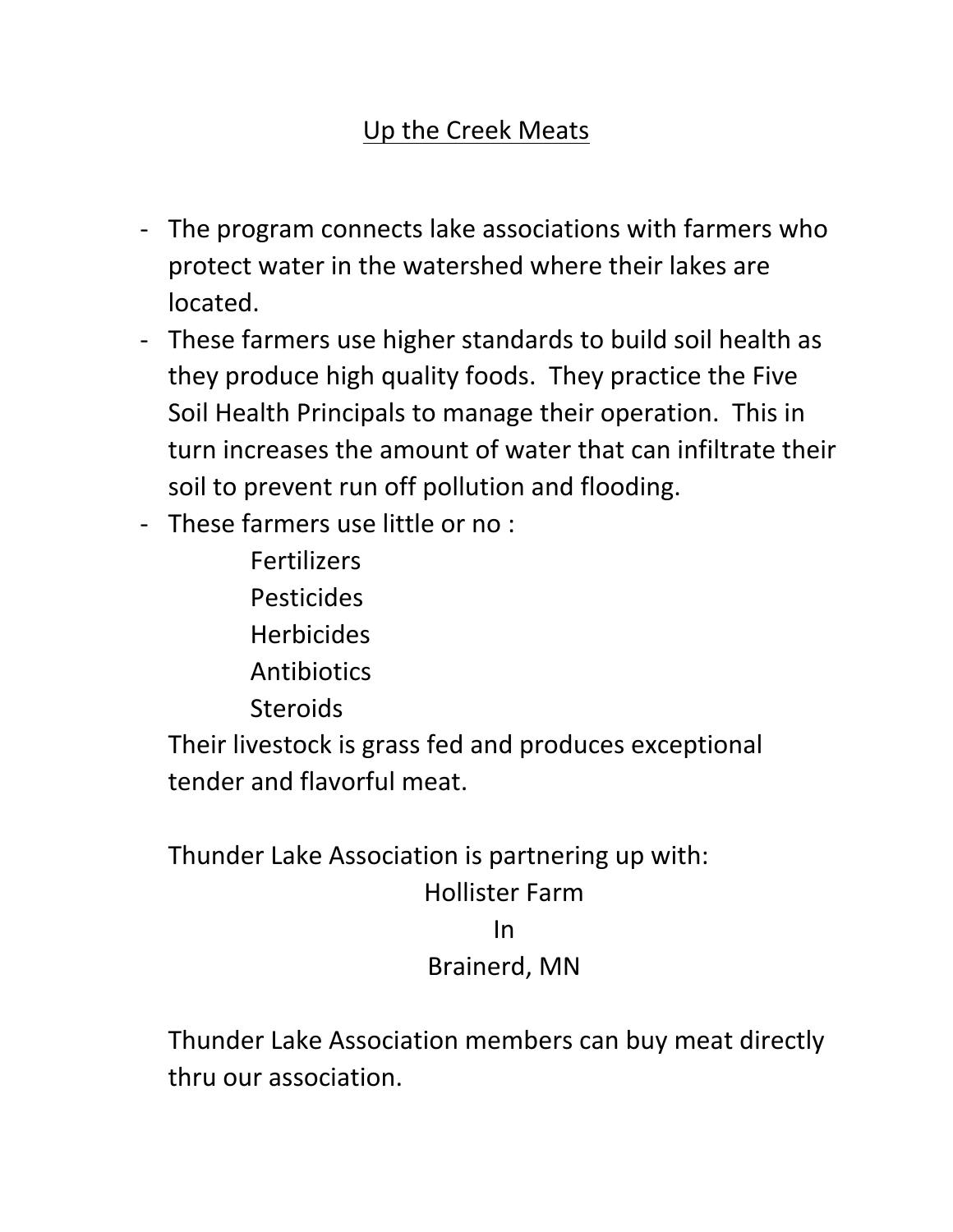Dave Purgett will be collecting member's orders and placing a total order with Hollister Farm by Sept. 19, 2020 for scheduled pick-up on June 19, 2021.

- The meat will be packaged frozen.
- A deposit of 20% is due when placing order.
- Balance is due at pick-up.
- Pick-up will be June 19, 2021 between 10 a.m. and noon at Thunder Lake Township Meeting Hall.

Program quantities, pricing and order forms are available on the Thunder Lake Association website or by contacting Dave Purgett at purgettd@gmail.com or 217-202-7723.